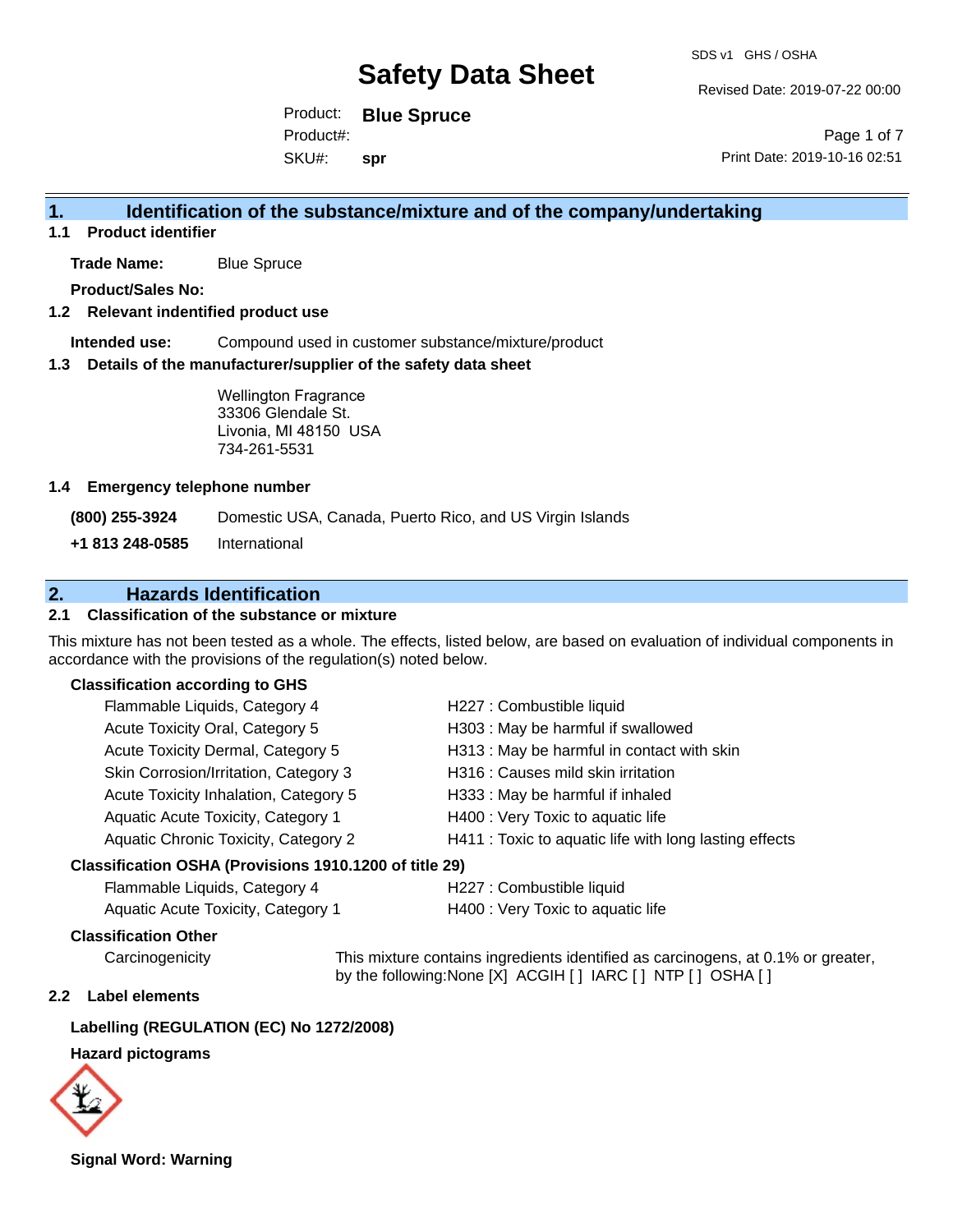Revised Date: 2019-07-22 00:00

Product: **Blue Spruce** SKU#: Product#: **spr**

Page 2 of 7 Print Date: 2019-10-16 02:51

### **Hazard statments**

| H <sub>22</sub> 7 | Combustible liquid                              |
|-------------------|-------------------------------------------------|
| H <sub>303</sub>  | May be harmful if swallowed                     |
| H313              | May be harmful in contact with skin             |
| H316              | Causes mild skin irritation                     |
| H333              | May be harmful if inhaled                       |
| H400              | Very Toxic to aquatic life                      |
| H411              | Toxic to aquatic life with long lasting effects |

### **Precautionary Statements**

### **Prevention:**

| P <sub>235</sub>     | Keep cool                                                                                                                             |
|----------------------|---------------------------------------------------------------------------------------------------------------------------------------|
| P <sub>273</sub>     | Avoid release to the environment                                                                                                      |
| <b>Response:</b>     |                                                                                                                                       |
| $P304 + P312$        | IF INHALED: Call a POISON CENTER or doctor/physician if you feel unwell                                                               |
| P312                 | Call a POISON CENTER or doctor/physician if you feel unwell                                                                           |
| $P332 + P313$        | If skin irritation occurs: Get medical advice/attention                                                                               |
| P370 + P378          | In case of fire: Use Carbon dioxide (CO2), Dry chemical, or Foam for extinction. Do not use<br>a direct water jet on burning material |
| P391                 | <b>Collect Spillage</b>                                                                                                               |
| <b>Other Hazards</b> |                                                                                                                                       |

# **no data available**

# **3. Composition/Information on Ingredients**

# **3.1 Mixtures**

**2.3** 

This product is a complex mixture of ingredients, which contains among others the following substance(s), presenting a health or environmental hazard within the meaning of the UN Globally Harmonized System of Classification and Labeling of Chemicals (GHS):

| CAS#<br>Ingredient     | EC#       | Conc.<br>Range | <b>GHS Classification</b> |
|------------------------|-----------|----------------|---------------------------|
| 120-51-4               | 204-402-9 | $40 - 50%$     | H302; H313; H400; H411    |
| <b>Benzyl Benzoate</b> |           |                |                           |
| 125-12-2               | 204-727-6 | $10 - 20%$     | H227; H316; H401          |
| Isobornyl acetate      |           |                |                           |
| 141-97-9               | 205-516-1 | $10 - 20 %$    | H <sub>22</sub> 7         |
| Ethyl acetoacetate     |           |                |                           |
| 4940-11-8              | 225-582-5 | $2 - 5%$       | H302; H401                |
| Ethyl Maltol           |           |                |                           |
| 100-51-6               | 202-859-9 | $1 - 2%$       | H302; H313; H319          |
| Benzyl Alcohol         |           |                |                           |
| 77-53-2                | 201-035-6 | $1 - 2%$       | H227; H401; H411          |
| Cedrol Crystals        |           |                |                           |
|                        |           |                |                           |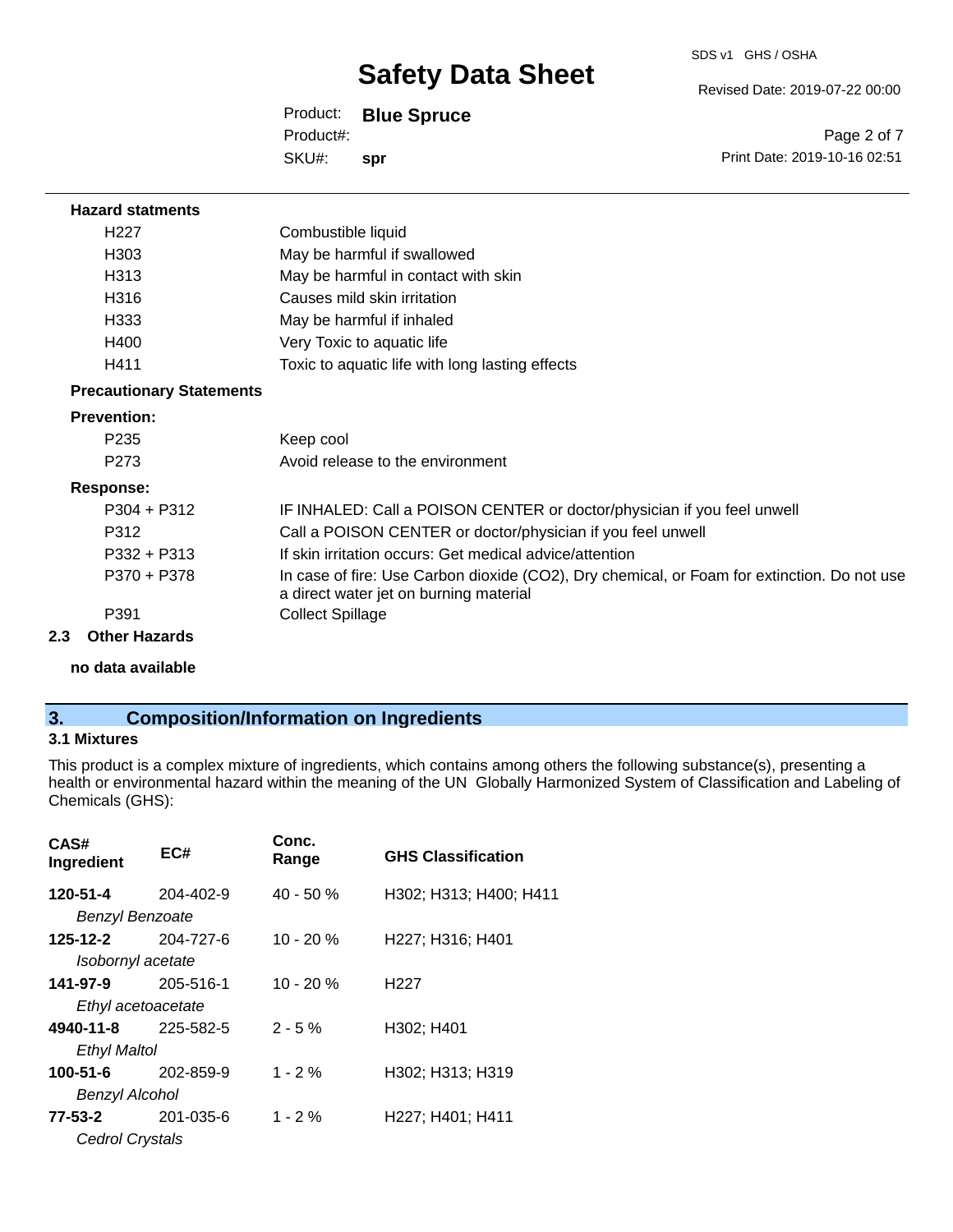SDS v1 GHS / OSHA

Revised Date: 2019-07-22 00:00

|                                                                                   | Product:          | <b>Blue Spruce</b>                                                                              |                                                                     |
|-----------------------------------------------------------------------------------|-------------------|-------------------------------------------------------------------------------------------------|---------------------------------------------------------------------|
|                                                                                   | Product#:         |                                                                                                 | Page 3 of 7                                                         |
|                                                                                   | SKU#:             | spr                                                                                             | Print Date: 2019-10-16 02:51                                        |
| $\overline{CAS#}$<br>EC#<br>Ingredient                                            | Conc.<br>Range    | <b>GHS Classification</b>                                                                       |                                                                     |
| 80-54-6<br>201-289-8<br><b>Butylphenyl Methylpropional</b>                        | $0.1 - 1.0 %$     | H227; H302; H315; H317; H361; H401;<br>H412                                                     |                                                                     |
| See Section 16 for full text of GHS classification codes                          |                   |                                                                                                 |                                                                     |
|                                                                                   |                   | See Section 16 for full text of GHS classification codes which where not shown in section 2     |                                                                     |
| Total Hydrocarbon Content (% $w/w$ ) = 1.64                                       |                   |                                                                                                 |                                                                     |
| $\overline{4}$ .<br><b>First Aid Measures</b>                                     |                   |                                                                                                 |                                                                     |
| <b>Description of first aid measures</b><br>4.1                                   |                   |                                                                                                 |                                                                     |
| Inhalation:                                                                       |                   | Obtain medical advice.                                                                          | Remove from exposure site to fresh air and keep at rest.            |
| <b>Eye Exposure:</b>                                                              |                   | Flush immediately with water for at least 15 minutes.<br>Contact physician if symptoms persist. |                                                                     |
| <b>Skin Exposure:</b>                                                             |                   | Contact physician if symptoms persist.                                                          | Remove contaminated clothes. Wash thoroughly with water (and soap). |
| Ingestion:                                                                        |                   | Rinse mouth with water and obtain medical advice.                                               |                                                                     |
| Most important symptoms and effects, both acute and delayed<br>4.2                |                   |                                                                                                 |                                                                     |
| Symptoms:                                                                         | no data available |                                                                                                 |                                                                     |
| Refer to Section 2.2 "Hazard Statements"<br><b>Risks:</b>                         |                   |                                                                                                 |                                                                     |
| Indication of any immediate medical attention and special treatment needed<br>4.3 |                   |                                                                                                 |                                                                     |
| <b>Treatment:</b>                                                                 |                   | Refer to Section 2.2 "Response"                                                                 |                                                                     |
| 5.<br><b>Fire-Fighting measures</b><br><b>Extinguishing media</b><br>5.1          |                   |                                                                                                 |                                                                     |
| Suitable:                                                                         |                   | Carbon dioxide (CO2), Dry chemical, Foam                                                        |                                                                     |
| <b>Unsuitable</b>                                                                 |                   | Do not use a direct water jet on burning material                                               |                                                                     |
| Special hazards arising from the substance or mixture<br>5.2                      |                   |                                                                                                 |                                                                     |
| During fire fighting:<br>5.3 Advice for firefighters                              |                   | Water may be ineffective                                                                        |                                                                     |
| <b>Further information:</b>                                                       |                   | Standard procedure for chemical fires                                                           |                                                                     |

# **6. Accidental Release Measures**

**6.1 Personal precautions, protective equipment and emergency procedures**

Avoid inhalation and contact with skin and eyes. A self-contained breathing apparatus is recommended in case of a major spill.

### **6.2 Environmental precautions**

Keep away from drains, soil, and surface and groundwater.

## **6.3 Methods and materials for containment and cleaning up**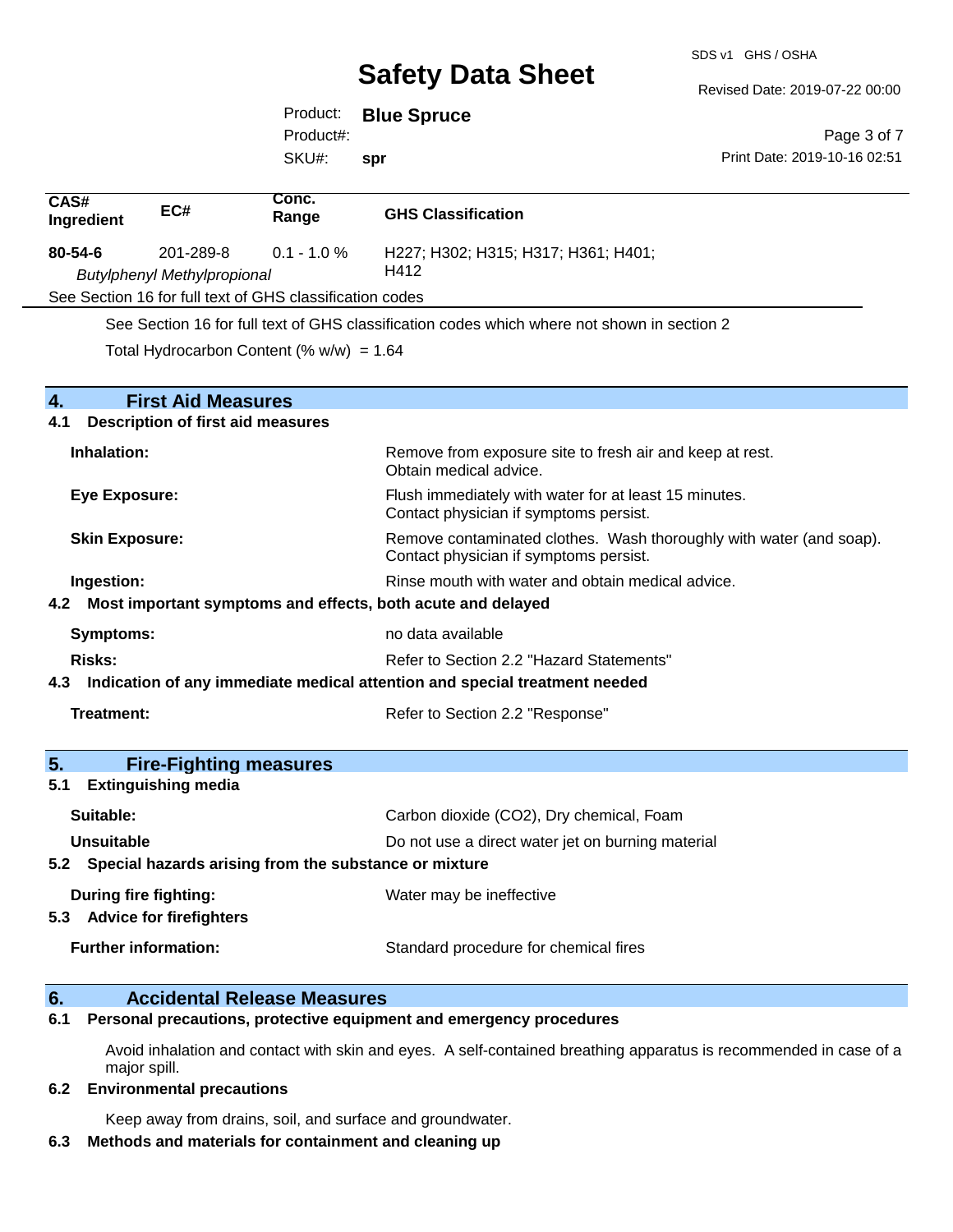Revised Date: 2019-07-22 00:00

Product: **Blue Spruce** Product#:

SKU#: **spr**

Page 4 of 7 Print Date: 2019-10-16 02:51

Clean up spillage promptly. Remove ignition sources. Provide adequate ventilation. Avoid excessive inhalation of vapors. Gross spillages should be contained by use of sand or inert powder and disposed of according to the local regulations.

## **6.4 Reference to other sections**

Not Applicable

# **7.** Handling and Storage<br> **7.1** Precautions for safe handling

## **Precautions for safe handling**

Apply according to good manufacturing and industrial hygiene practices with proper ventilation. Do not drink, eat or smoke while handling. Respect good personal hygiene.

## **7.2 Conditions for safe storage, including any incompatibilities**

Store in a cool, dry and ventilated area away from heat sources and protected from light in tightly closed original container. Avoid uncoated metal container. Keep air contact to a minimum.

# **7.3 Specific end uses**

No information available

## **8. Exposure Controls/Personal Protection**

# **8.1 Control parameters**

| <b>Exposure Limits:</b>                               | Contains no substances with occupational exposure limit values.                                                                          |  |  |
|-------------------------------------------------------|------------------------------------------------------------------------------------------------------------------------------------------|--|--|
| <b>Engineering Controls:</b>                          | Use local exhaust as needed.                                                                                                             |  |  |
| 8.2 Exposure controls - Personal protective equipment |                                                                                                                                          |  |  |
| Eye protection:                                       | Tightly sealed goggles, face shield, or safety glasses with brow guards and side shields, etc.<br>as may be appropriate for the exposure |  |  |
| <b>Respiratory protection:</b>                        | Avoid excessive inhalation of concentrated vapors. Apply local ventilation where appropriate.                                            |  |  |
| <b>Skin protection:</b>                               | Avoid Skin contact. Use chemically resistant gloves as needed.                                                                           |  |  |

# **9. Physical and Chemical Properties**

# **9.1 Information on basic physical and chemical properties**

| Appearance:                  | Liquid                                  |
|------------------------------|-----------------------------------------|
| Odor:                        | Conforms to Standard                    |
| Color:                       | Golden Yellow Tint - Pale Orange (G1-8) |
| <b>Viscosity:</b>            | Liquid                                  |
| <b>Freezing Point:</b>       | Not determined                          |
| <b>Boiling Point:</b>        | Not determined                          |
| <b>Melting Point:</b>        | Not determined                          |
| <b>Flashpoint (CCCFP):</b>   | 186 F (85.56 C)                         |
| <b>Auto flammability:</b>    | Not determined                          |
| <b>Explosive Properties:</b> | None Expected                           |
| <b>Oxidizing properties:</b> | None Expected                           |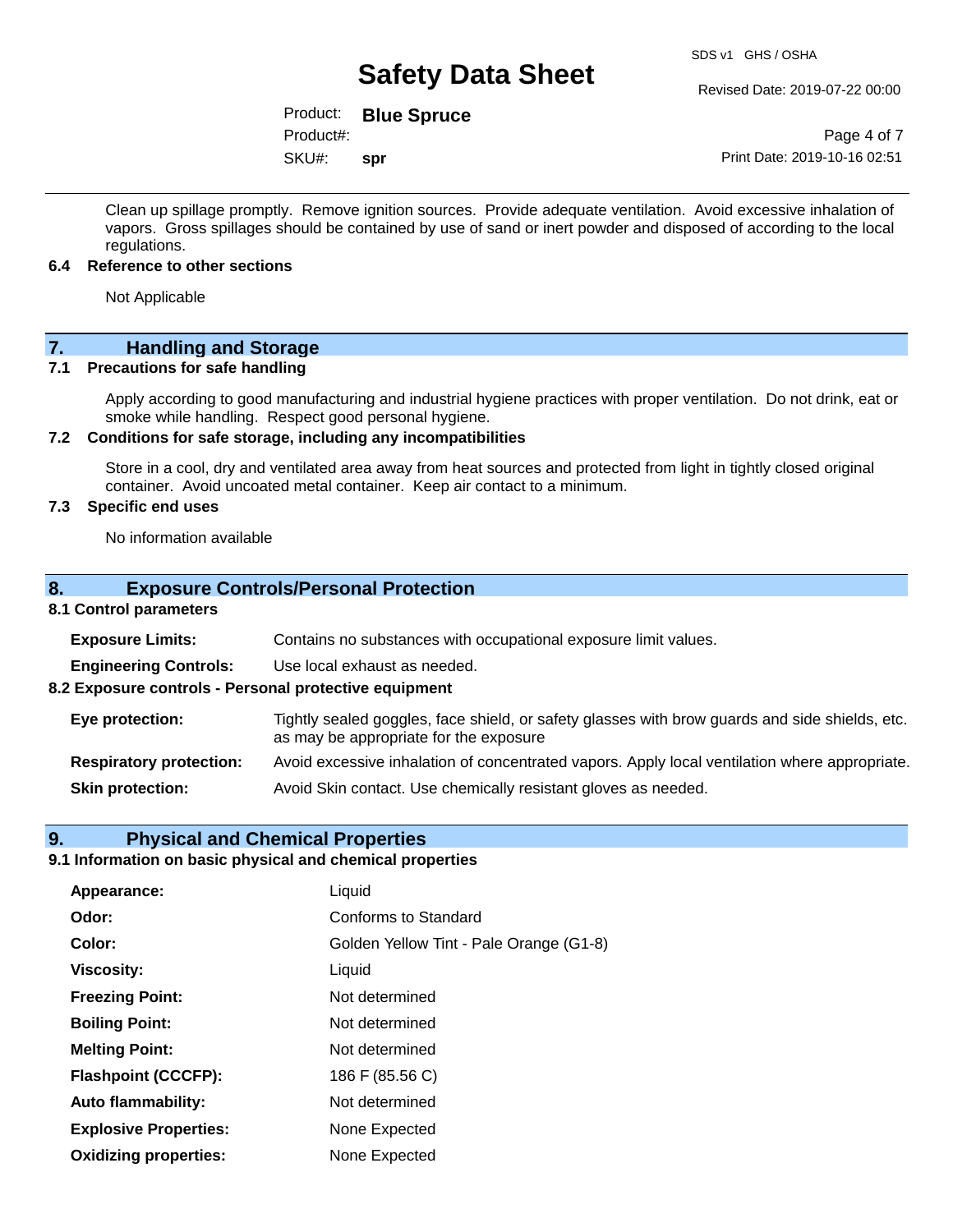Revised Date: 2019-07-22 00:00

|           | Product: <b>Blue Spruce</b> |                              |
|-----------|-----------------------------|------------------------------|
| Product#: |                             | Page 5 of 7                  |
| SKU#:     | spr                         | Print Date: 2019-10-16 02:51 |
|           |                             |                              |

| Vapor Pressure (mmHg@20 C): | 0.1097 |
|-----------------------------|--------|
| %VOC:                       | 0.11   |
| Specific Gravity @ 25 C:    | 1.0570 |
| Density @ 25 C:             | 1.0540 |
| Refractive Index @ 20 C:    | 1.5160 |
| Soluble in:                 | ี ∋il  |

# **10. Stability and Reactivity**

| 10.1 Reactivity                         | None                                               |
|-----------------------------------------|----------------------------------------------------|
| <b>10.2 Chemical stability</b>          | Stable                                             |
| 10.3 Possibility of hazardous reactions | None known                                         |
| 10.4 Conditions to avoid                | None known                                         |
| 10.5 Incompatible materials             | Strong oxidizing agents, strong acids, and alkalis |
| 10.6 Hazardous decomposition products   | None known                                         |

# **11. Toxicological Information**

## **11.1 Toxicological Effects**

Acute Toxicity Estimates (ATEs) based on the individual Ingredient Toxicity Data utilizing the "Additivity Formula"

| Acute toxicity - Oral - (Rat) mg/kg                | (LD50: 2069.1438) May be harmful if swallowed            |
|----------------------------------------------------|----------------------------------------------------------|
| Acute toxicity - Dermal - (Rabbit) mg/kg           | (LD50: 4270.5205) May be harmful in contact with skin    |
| Acute toxicity - Inhalation - (Rat) mg/L/4hr       | (LD50: 85.8239) May be harmful if inhaled                |
| <b>Skin corrosion / irritation</b>                 | May be harmful if inhaled                                |
| Serious eye damage / irritation                    | Not classified - the classification criteria are not met |
| <b>Respiratory sensitization</b>                   | Not classified - the classification criteria are not met |
| <b>Skin sensitization</b>                          | Not classified - the classification criteria are not met |
| <b>Germ cell mutagenicity</b>                      | Not classified - the classification criteria are not met |
| Carcinogenicity                                    | Not classified - the classification criteria are not met |
| <b>Reproductive toxicity</b>                       | Not classified - the classification criteria are not met |
| Specific target organ toxicity - single exposure   | Not classified - the classification criteria are not met |
| Specific target organ toxicity - repeated exposure | Not classified - the classification criteria are not met |
| <b>Aspiration hazard</b>                           | Not classified - the classification criteria are not met |

# **12. Ecological Information**

**12.1 Toxicity**

**Acute acquatic toxicity Very Toxic to aquatic life Toxicity Data on soil no data available no data available** 

**Chronic acquatic toxicity Toxic to aquatic life with long lasting effects**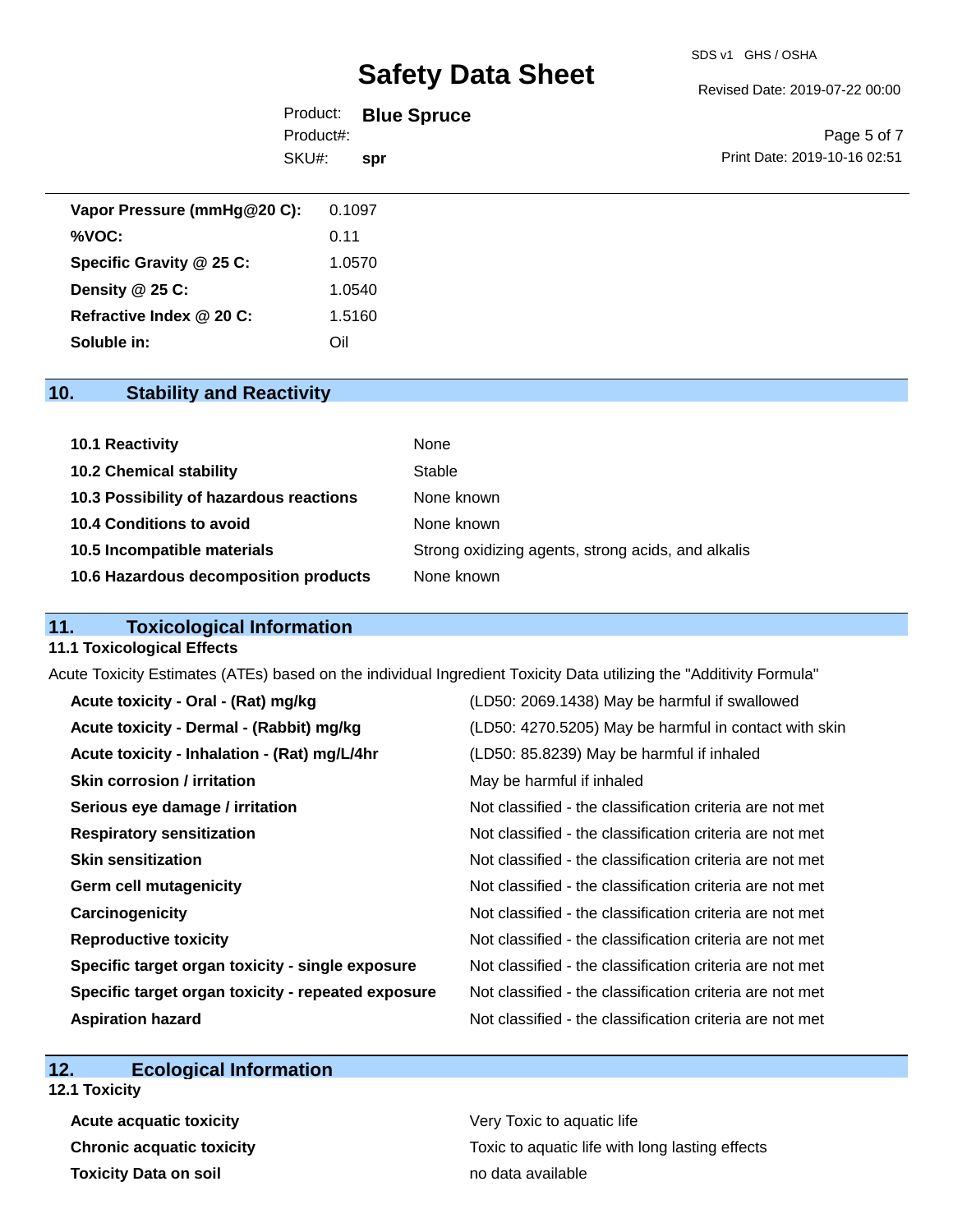SDS v1 GHS / OSHA

Revised Date: 2019-07-22 00:00

|                                    | Product: Blue Spruce |                              |
|------------------------------------|----------------------|------------------------------|
| Product#:                          |                      | Page 6 of 7                  |
| SKU#:                              | spr                  | Print Date: 2019-10-16 02:51 |
| <b>Toxicity on other organisms</b> | no data available    |                              |

| 12.2 Persistence and degradability | no data available |
|------------------------------------|-------------------|
| 12.3 Bioaccumulative potential     | no data available |
| 12.4 Mobility in soil              | no data available |
| 12.5 Other adverse effects         | no data available |

# **13. Disposal Conditions**

# **13.1 Waste treatment methods**

Do not allow product to reach sewage systems. Dispose of in accordance with all local and national regulations. Send to a licensed waste management company.The product should not be allowed to enter drains, water courses or the soil. Do not contaminate ponds, waterways or ditches with chemical or used container.

# **14. Transport Information**

| <b>Marine Pollutant</b>                                              | Yes. Ingredient of greatest environmental impact:<br>120-51-4 : (40 - 50 %) : Benzyl Benzoate |                                     |                                 |                                                              |               |
|----------------------------------------------------------------------|-----------------------------------------------------------------------------------------------|-------------------------------------|---------------------------------|--------------------------------------------------------------|---------------|
| <b>Regulator</b>                                                     |                                                                                               | <b>Class</b>                        | <b>Pack Group</b>               | <b>Sub Risk</b>                                              | UN-nr.        |
| U.S. DOT (Non-Bulk)                                                  |                                                                                               | Not Regulated - Not Dangerous Goods |                                 |                                                              |               |
| <b>Chemicals NOI</b>                                                 |                                                                                               |                                     |                                 |                                                              |               |
| <b>ADR/RID (International Road/Rail)</b>                             |                                                                                               |                                     |                                 |                                                              |               |
| <b>Environmentally Hazardous</b><br>Substance, Liquid, n.o.s.        |                                                                                               | 9                                   | III                             |                                                              | <b>UN3082</b> |
| <b>IATA (Air Cargo)</b>                                              |                                                                                               |                                     |                                 |                                                              |               |
| <b>Environmentally Hazardous</b><br>Substance, Liquid, n.o.s.        |                                                                                               | 9                                   | III                             |                                                              | <b>UN3082</b> |
| <b>IMDG (Sea)</b>                                                    |                                                                                               |                                     |                                 |                                                              |               |
| <b>Environmentally Hazardous</b><br>Substance, Liquid, n.o.s.        |                                                                                               | 9                                   | $\mathbf{III}$                  |                                                              | <b>UN3082</b> |
|                                                                      |                                                                                               |                                     |                                 |                                                              |               |
| 15.<br><b>Regulatory Information</b>                                 |                                                                                               |                                     |                                 |                                                              |               |
| <b>U.S. Federal Regulations</b>                                      |                                                                                               |                                     |                                 |                                                              |               |
| <b>TSCA (Toxic Substance Control Act)</b>                            |                                                                                               |                                     |                                 | All components of the substance/mixture are listed or exempt |               |
| 40 CFR(EPCRA, SARA, CERCLA and CAA)<br><b>U.S. State Regulations</b> |                                                                                               |                                     |                                 | This product contains NO components of concern.              |               |
| <b>California Proposition 65 Warning</b>                             |                                                                                               |                                     |                                 | This product contains the following components:              |               |
| 123-35-3(NF 204-622-5 $\leq$ 85 ppm                                  |                                                                                               |                                     | beta-Myrcene (Natural Source)   |                                                              |               |
| <b>Canadian Regulations</b>                                          |                                                                                               |                                     |                                 |                                                              |               |
| <b>DSL</b>                                                           |                                                                                               |                                     | components are NOT on the List: | 99.85% of the components are listed or exempt. The following |               |